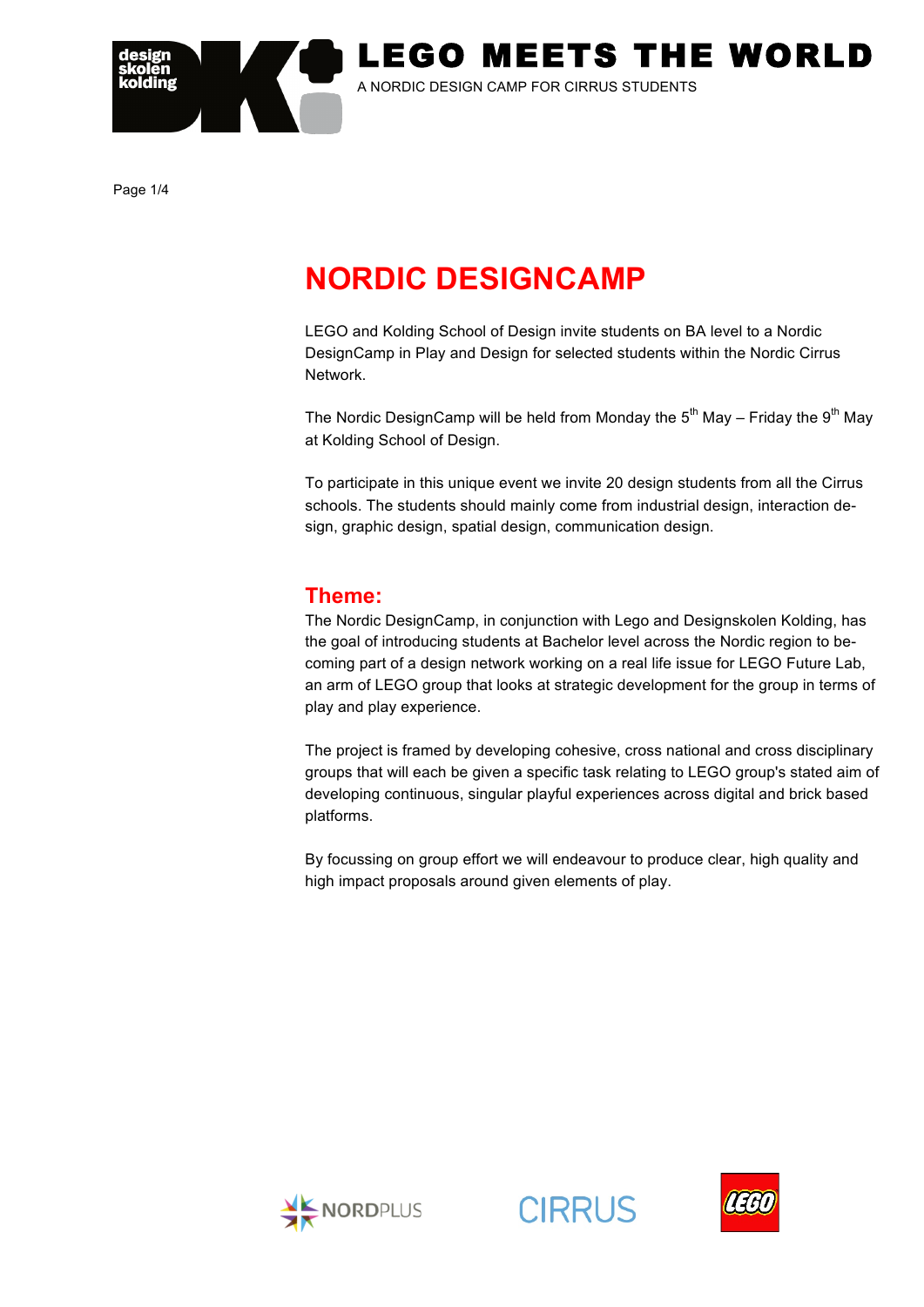Page 2/4

#### **Content:**

Each of the groups will be given a specific target age and gender group and two specific parameters in terms of play outcomes, physicality and relationality.

These parameters and technologies involved are to be set by LEGO and specific to each group and it is required that the group works within them.

As a consequence of this the group will then be specifically tasked with identifying potential play

scenarios within these boundaries and expressing how this will have an effect on a product or product range and the emotions and experiences that are being embodied in its use.

This will be presented to a LEGO team employing visual, physical and film elements in order to communicate the feel, experience and value of the project.

#### **Practical information:**

The Camp will take place in week 19 – Monday the  $5<sup>th</sup>$  May to Friday the  $9<sup>th</sup>$  May.

It will be followed by a 4 week design course ending Friday the  $6<sup>th</sup>$  June with a presentation together with LEGO. The students will continue working on the project for those 4 weeks. The Nordic students can stay for those 4 weeks as well but it has to be agreed with your home institution. Should you decide to stay, we need to know beforehand. Therefore you need to have permission from your home institution, and then to tick off on the application form if you wish to stay. All costs for those 4 weeks are on the students themselves.

It is mandatory to arrive Sunday the  $4<sup>th</sup>$  May.

#### **Teachers:**

Barnabas Wetton and Michael Frederiksen from Kolding School of Design plus invited teachers from Nordic design educations.

Each participating institution should also send at least one teacher. See invitation for the teachers.

#### **Location:**

Kolding School of Design, Aagade 10, DK-6000 Kolding.



**CIRRUS** 

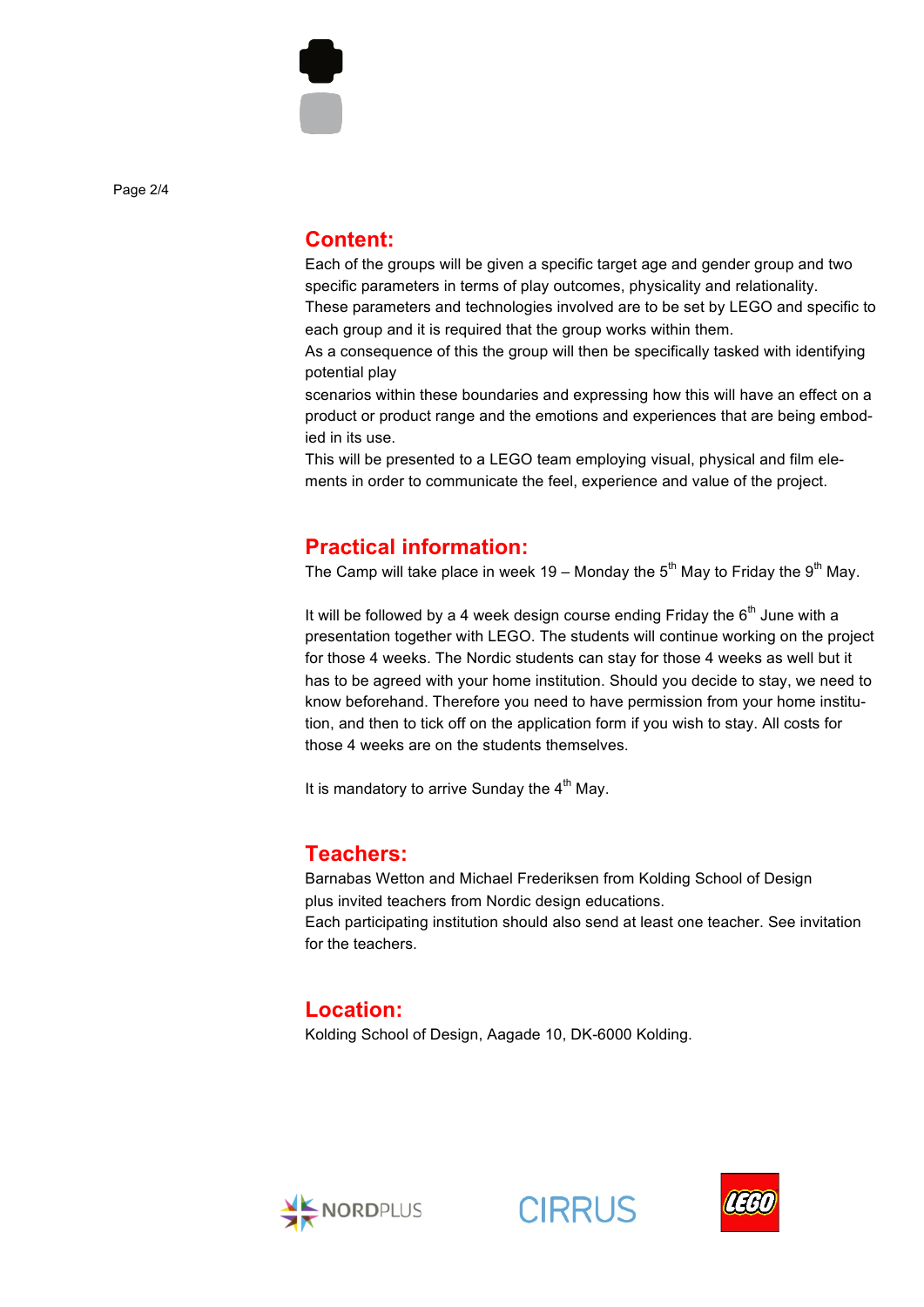

Page 3/4

#### **Materials:**

You will be working with existing LEGO products, representing different target age and gender, fx duplo, ninjago, mindstorms, creator, architecture, friends, technic and juniors.

#### **Accomodation:**

We have pre-booked accomodation at the local youth hostel with possibility of arrival Sunday the  $4<sup>th</sup>$  May and departure Saturday the 10<sup>th</sup> May. The rooms are with 4 beds in each. This accommodation will be paid for you. There will be linen and towel for you.

Address: Danhostel Kolding vandrerhjem Ørnsborgvej 10 DK-6000 Kolding 75509140 www.danhostelkolding.dk



# **Transport:**

You need to arrange your transport yourself. Nearest airport is Billund Airport: http://www.bll.dk/ Bus connection from the airport to Kolding: http://www.bll.dk/tillufthavnen/~/media/50EEC5A1EF2C4B5DA74FF0DBCE34DCD0.ashx It is also possible to take the train from Copenhagen to Kolding. It takes about 2 hours. You can plan your trip here: http://www.rejseplanen.dk/

# **Economy:**

Kolding School of Design covers food for the selected students from Monday morning until Friday afternoon. That includes breakfast, lunch and a light dinner Monday - Thursday and Friday breakfast and lunch.

The accommodation is covered from Sunday the  $4<sup>th</sup>$  May – Saturday the 10<sup>th</sup> May. The incoming students will receive a Nordplus grant of 300 Euros for transport expenses. Exceeding expenses must be covered by the students themselves. The grant will be paid to the home institution. Home institution and student arrange the transfer themselves.